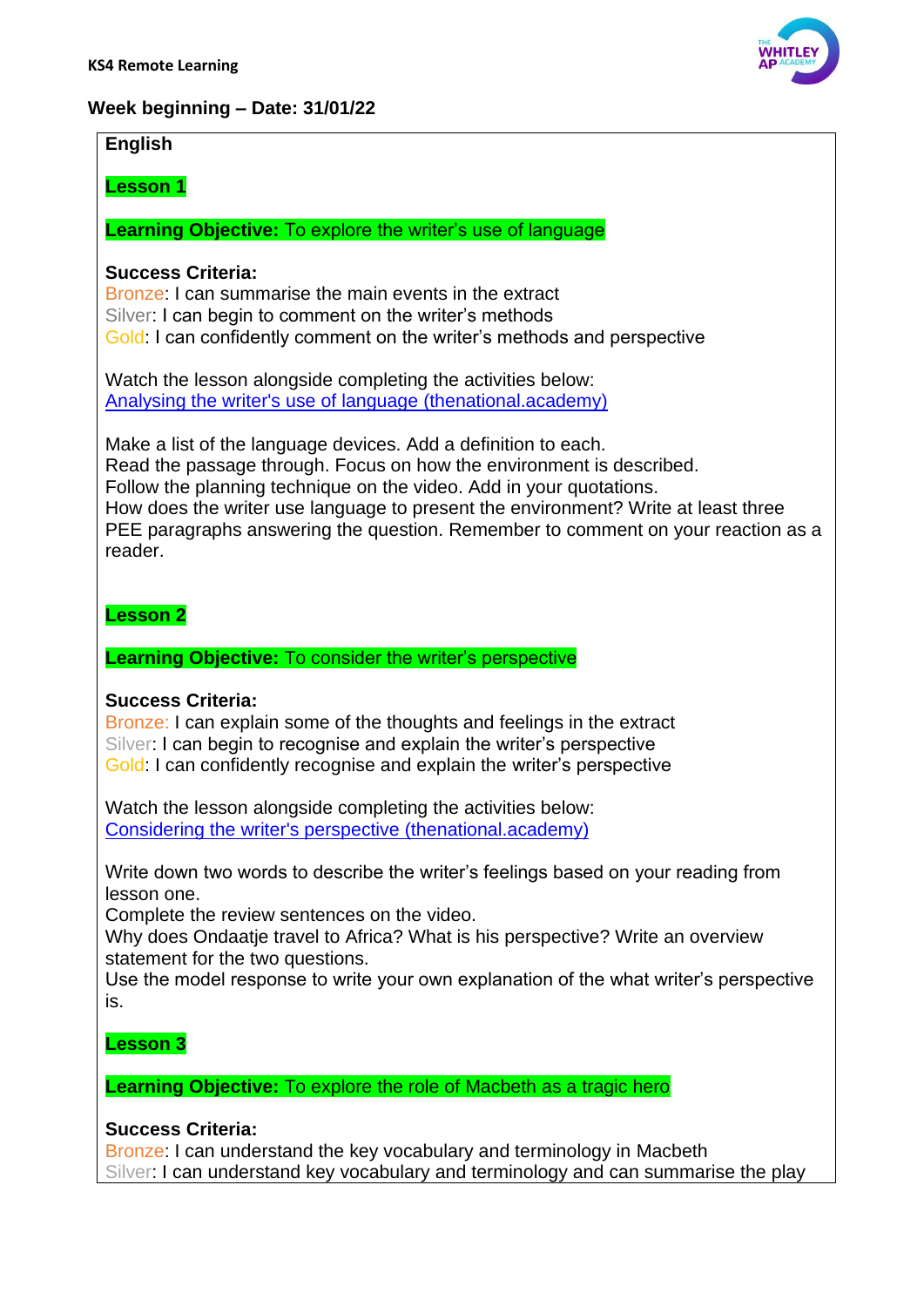

Gold: I can confidently explain how Shakespeare has used language to present Macbeth as a tragic hero

Watch the lesson alongside completing the activities below: [Shakespeare, tragedy and the tragic hero \(thenational.academy\)](https://classroom.thenational.academy/lessons/shakespeare-tragedy-and-the-tragic-hero-74uket?activity=video&step=2&view=1)

Write down the key vocabulary. Read through the examples of each.

Read the summary of The Tragic Hero. Create a mind map which includes the key words in the glossary.

Read Act One, Scene Two. Write down two key quotes from this scene which show Macbeth is a hero. Write a PEE paragraph for each quote to explain how the quote implies Macbeth is a hero.

Answer the questions on the video in full sentences.

Compare your answers to the models on the video.

#### **Maths**

**Lesson 1**

**Learning Objective:** Understand how to collect algebraic terms

#### **Success Criteria:**

Bronze: I can simplify expressions by collecting like terms Silver: I can simplify expressions by multiplying terms Gold: I can confidently simply expressions, collect like terms and expand single brackets

This should act as a refresher from half term two. Remember, always look at the symbol to the left to decide whether you are adding or subtracting. Consider that  $-x +$  and  $a - x a + \frac{1}{2}$  and  $\overline{\phantom{a}}$ . These are operations that we commonly get wrong, be mindful of that in this section. There are four videos to watch which will take you around thirty minutes. However, there are tasks to complete and a small end of unit test which should take around twenty minutes.

Please find the link below:

<https://classroom.thenational.academy/units/collecting-like-terms-simplifying-59b1>

## **Lesson 2**

**Learning Objective:** Understand how to collect algebraic terms

#### **Success Criteria:**

Bronze: I can solve one-step linear equations Silver: I can solve two-step linear equations Gold: I can confidently solve two-step linear equations with an unknown on both sides

This should act as a refresher from half term two. Remember, you are looking to solve the value of x, so you should manipulate the x by balancing the equation. 'What you do to one side, you must do to the other'.

Remember, when you have an x on both sides you need to cancel out the smallest x as your first step. Please watch the videos attached which will take you around twenty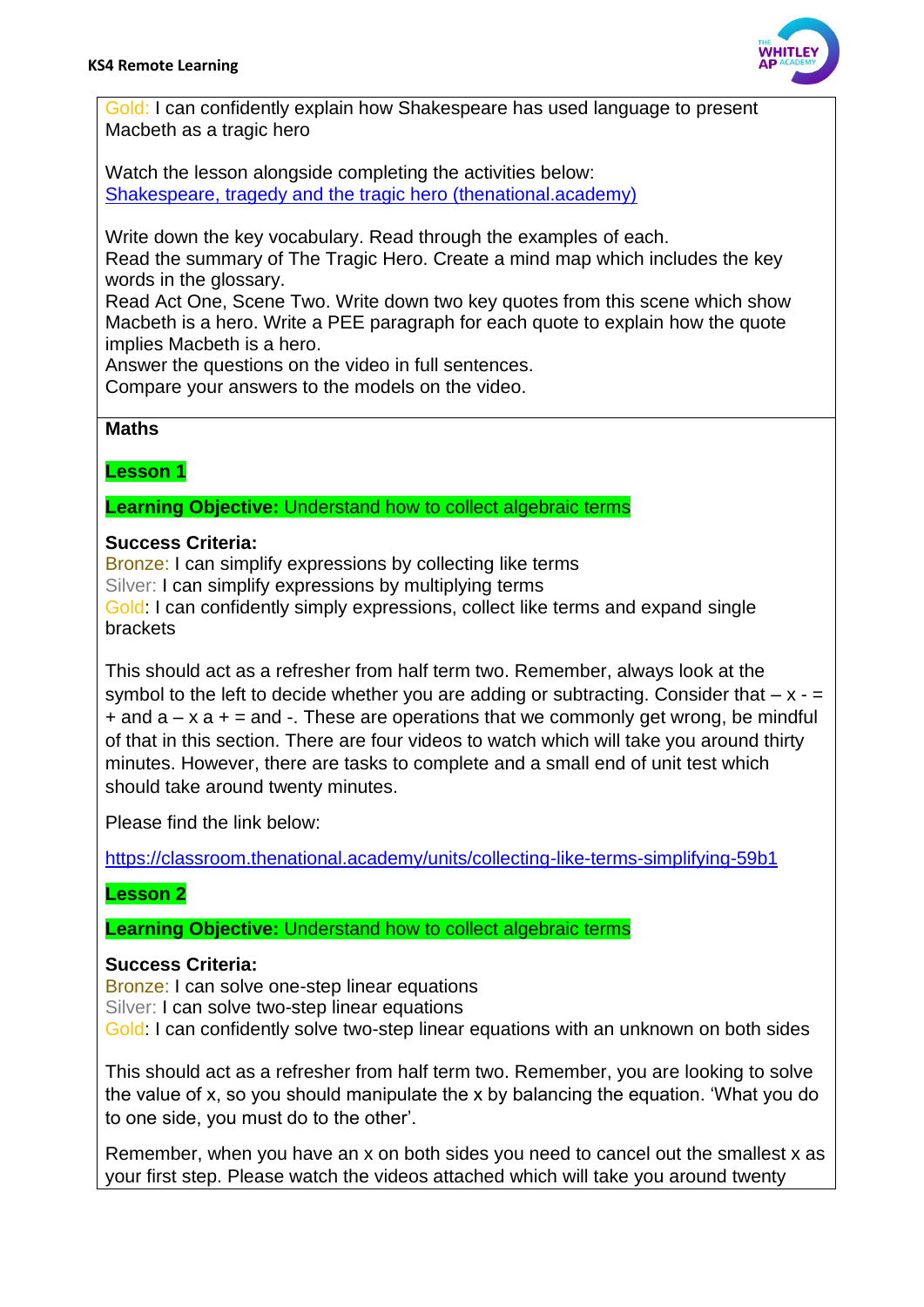

minutes. There are numerous tasks to complete which could take you around thirty minutes.

Please find the link below:

[https://classroom.thenational.academy/units/solving-equations-1-one-step-two-step](https://classroom.thenational.academy/units/solving-equations-1-one-step-two-step-and-brackets-2ba6)[and-brackets-2ba6](https://classroom.thenational.academy/units/solving-equations-1-one-step-two-step-and-brackets-2ba6)

**Lesson 3**

**Learning Objective:** Understand how to expand single and double brackets

#### **Success Criteria:**

Bronze: I can expand a single bracket Silver: I can expand a double bracket Gold: I can expand a double bracket with a mixture of positive and negative integers

This should act as good revision before we complete our half term assessment on your return to school. You should now be well versed in how to expand, simplify and factorise a bracket. There are four videos that should take you around twenty-five minutes to watch and the tasks should take around forty minutes to complete. However, with your existing knowledge I imagine that you could complete the tasks in around thirty minutes. Remember the FOIL method.

Please see the link below:

<https://classroom.thenational.academy/units/expand-and-simplify-brackets-8710>

#### **Science**

**Lesson 1**

**Learning Objective:** To describe the life cycle of a star

#### **Success Criteria:**

Bronze: State what a star is Silver: To describe the lifecycle of a star Gold: To explain why stars change

In this lesson, we will explore the lifecycle of stars similar to our own and those of significantly more mass. We will look at the birth and death processes for each.

Please find the link below:

<https://classroom.thenational.academy/lessons/life-cycle-of-a-star-6ctket>

Answer the questions when prompted by the video and complete all worksheets.

## **Lesson 2**

**Learning Objective:** To explain the evidence for the origin of the universe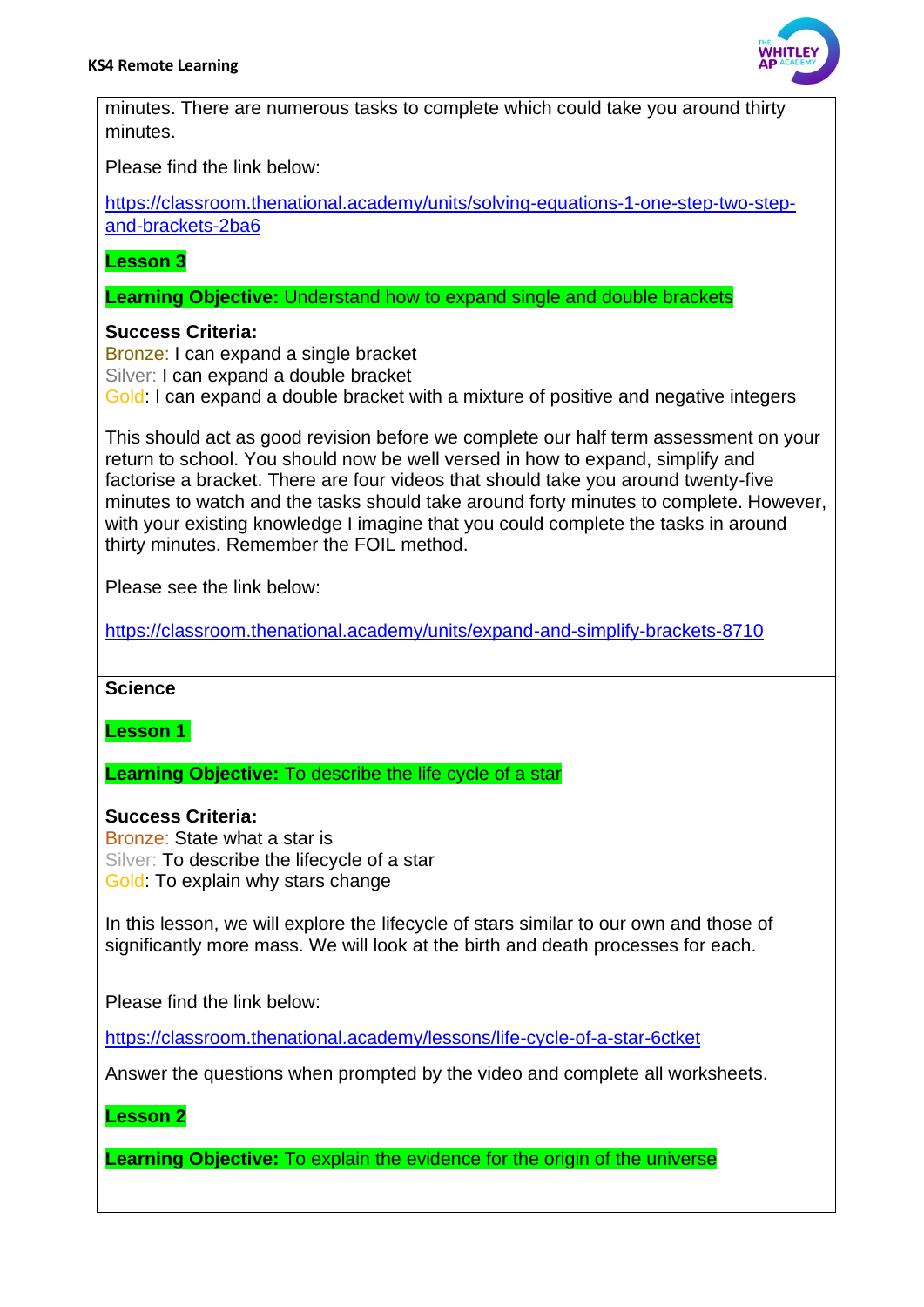

#### **Success Criteria:**

Bronze: To know what the 'Big Bang' is

Silver: To describe the Doppler effect

Gold: To explain the evidence for the Big Bang theory

In this lesson, we will explore the scientific evidence available for the origins of the Universe, with a particular focus on understanding the Doppler effect and its importance to our understanding of the formation of the Universe.

Please find the link below:

<https://classroom.thenational.academy/lessons/origins-of-the-universe-70rp8t>

**PE** 

## **Lesson 1**

**Learning Objective:** To be able to create a rule and regulations sheet for Hockey

## **Success Criteria:**

Bronze: Create a basic rule and regulations sheet with rules for attack and defence Silver: Create a rule and regulations sheet detailing what is allowed and not allowed in attacking play

Gold: Create a rule and regulations sheet detailing what is allowed and not allowed in attacking and defensive play

## **Task:**

Using the above links and resources, the objective is to create a rules and regulations information poster for Hockey to be used in school.

For bronze the rules and regulations poster should include basic rules and regulations such as:

- Number of players on a team
- How to score
- How much a score is worth
- How to play
- How long a game can last

For silver the rules and regulations poster should include what is allowed in attacking play. For example:

Players must not play the ball dangerously or in a way which leads to dangerous play

For gold the rules and regulations poster should include what is allowed in attacking play and what is allowed in defensive play. For example: Attack:

Players must not play the ball dangerously or in a way which leads to dangerous play

Defence:

Players must not touch, handle or interfere with other players or their sticks or clothing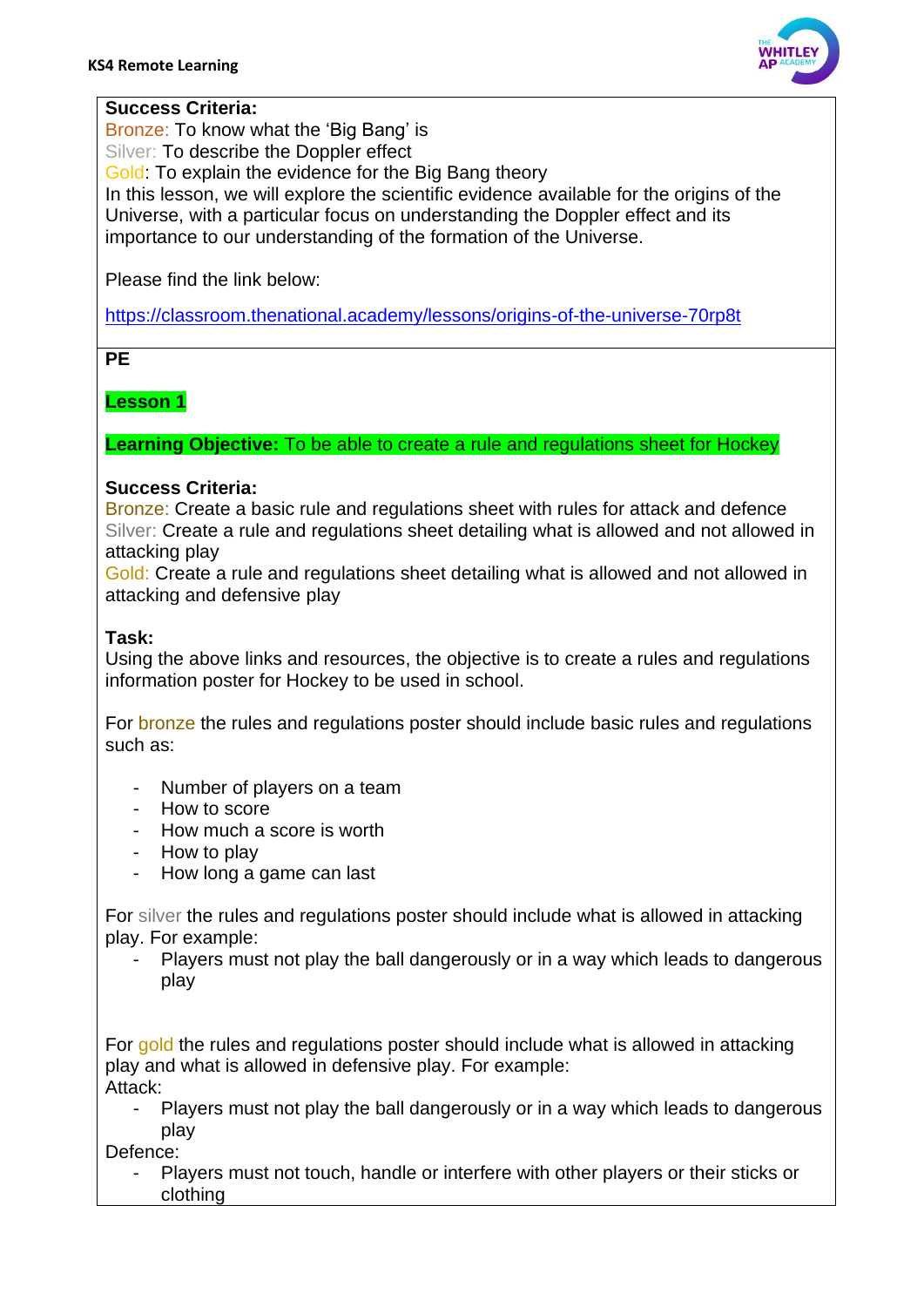

### **Useful links:**

Rules and Regulations of Hockey: <https://www.youtube.com/watch?v=3oIWk5qhlC0>

Field Hockey Fouls explained: <https://www.youtube.com/watch?v=tk9eHqF6zZ0>

Olympic Hockey Game:

<https://www.youtube.com/watch?v=02uh5ZBXokg>

## **Lesson 2**

**Learning Objective:** To be able to create a skill sheet for Hockey

#### **Success Criteria:**

Bronze: Create a basic skill sheet for one skill used in Hockey Silver: Create a skill sheet for two skills used in Hockey Gold: Create a skill sheet for three skills used in Hockey

#### **Task:**

Using the above links and resources, the objective is to create a skill sheet to be used in school detailing how to perform specific skills used in Hockey.

For bronze the skill sheet should focus on one skill used in Hockey giving basic information of the skill. For example:

- What is the skill
- When this skill will be used
- Coaching points to perform the skill

For silver the skill sheet should focus on two skills used in Hockey giving basic information of the skill. For example:

- What are the skills
- When these skills will be used
- Coaching points to perform these skills

For gold the skill sheet should focus on three skills used in Hockey giving basic information of the skill. For example:

- What are the skills
- When these skills will be used
- Coaching points to perform these skills

## **Useful links:**

Hockey essential skills and techniques: <https://www.bbc.co.uk/bitesize/guides/zqccdmn/revision/1>

Hockey Basic Skills:

[http://news.bbc.co.uk/sport1/hi/other\\_sports/hockey/4186758.stm](http://news.bbc.co.uk/sport1/hi/other_sports/hockey/4186758.stm)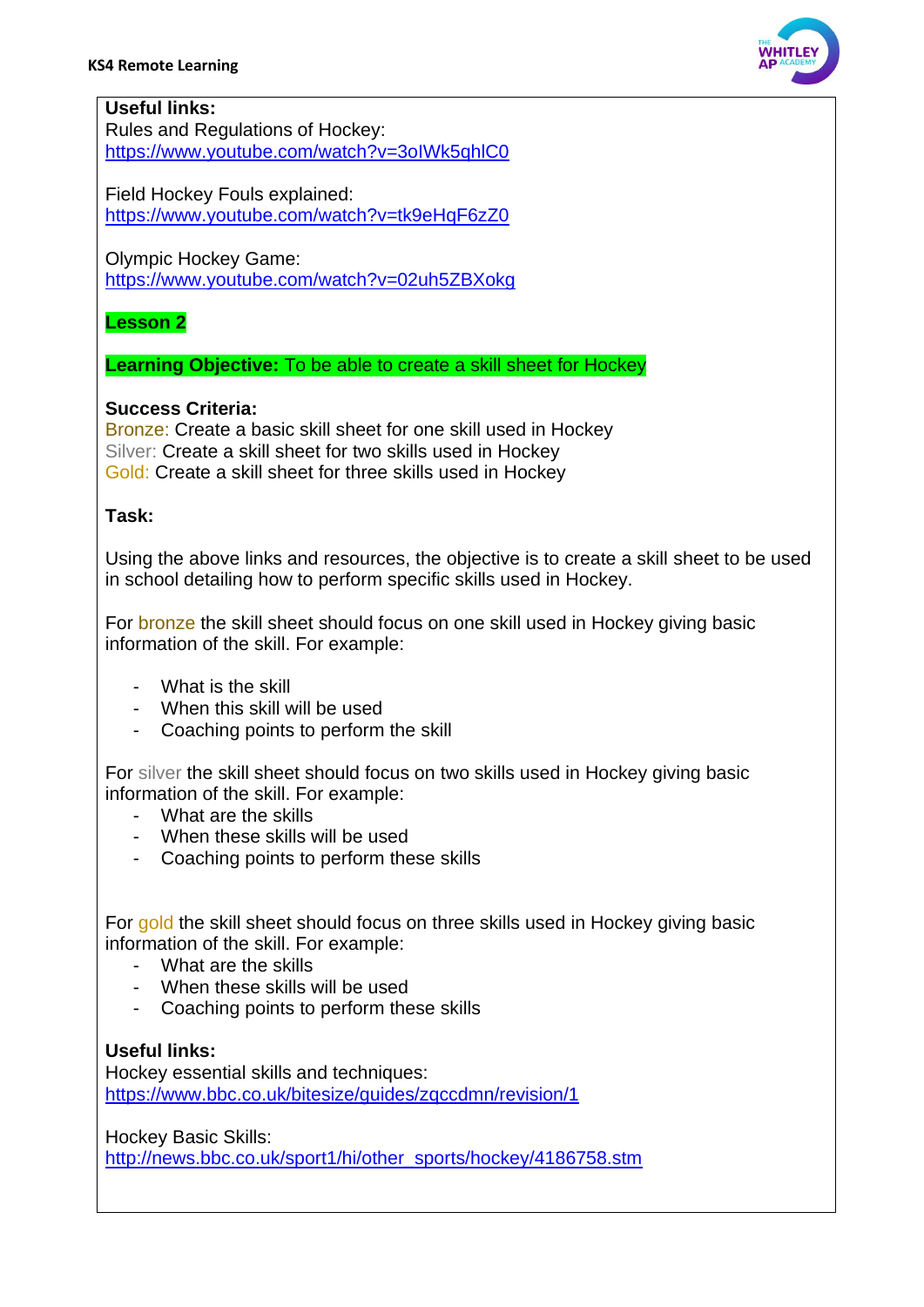

Olympic Hockey Game: <https://www.youtube.com/watch?v=02uh5ZBXokg>

#### **RE**

**Learning Objective:** To understand the significance that Jesus' life has on Christians

#### **Success Criteria:**

Bronze: I can identify examples of Jesus' miracles Silver: I can identify examples of Jesus' miracles and actions Gold: I can identify examples of Jesus' miracles, actions and teachings

To follow on from the work we had been studying in RE we would like you to access the links below, watch the videos about the incarnation of God and the life of Jesus and complete the work on paper, if you have it.

Please find the link below:

<https://classroom.thenational.academy/lessons/life-of-jesus-ccrk6d>

**Personal Growth and Wellbeing**

**Learning Objective:** To understand the health effects of using cocaine and heroin

#### **Success Criteria:**

Bronze: I understand the definitions of key vocabulary

Silver: I understand the definitions of key vocabulary and the effects of these drugs Gold: I understand the definitions of key vocabulary and the effects and risks of using these drugs

To follow on from the work we have been completing about in Unit 1: Improving Physical Health and Wellbeing, Miss Stringer would like you to access the link below, watch the video about drug abuse and complete the work on paper, if you have it. Please note, this warning applies for this lesson:

This lesson deals with aspects of drugs education. If this is sensitive to you, you might wish to consult a trusted adult before completing it or have a trusted adult nearby

Please find the link below:

<https://classroom.thenational.academy/lessons/cocaine-and-heroin-68u68t>

## **Sport and Active Leisure**

**Lesson 1**

**Learning Objective:** To be able to describe and explain the different training methods used to improve health and fitness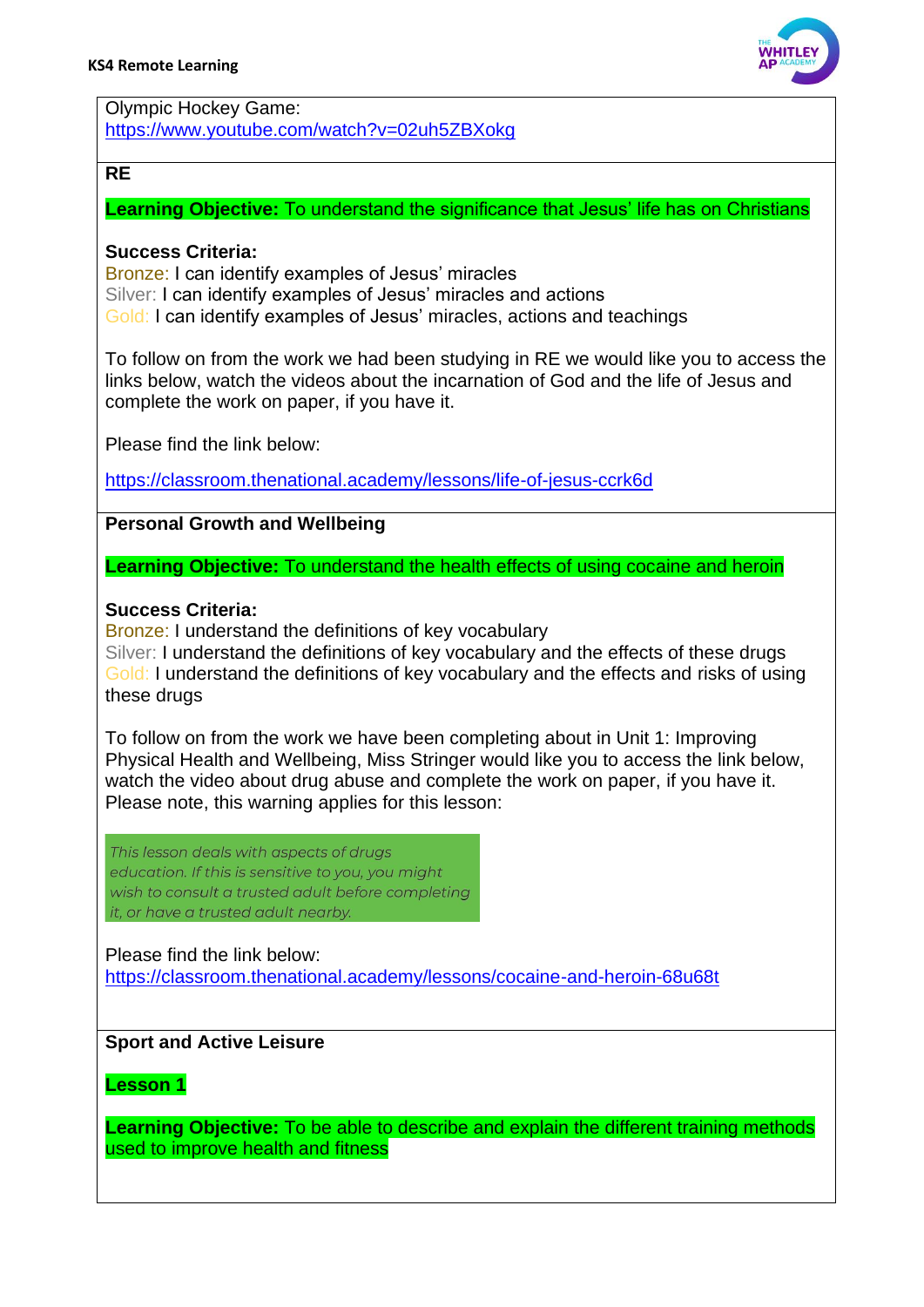

#### **Success Criteria:**

Bronze: Complete descriptions and definitions for the different types of aerobic endurance training

Silver: Complete descriptions and definitions for the different types of aerobic endurance training, then complete descriptions and definitions for the different types of muscular endurance, strength and power training

Gold: Complete descriptions and definitions for the different types of aerobic endurance training, then complete descriptions and definitions for the different types of muscular endurance, strength and power training, then complete questions for each type of training

#### **Useful links:**

Methods of Training – information video: <https://www.youtube.com/watch?v=qQwP93idzHk>

#### **Task:**

Using the above links and the Learning Outcome A.P1 – Gym Induction worksheet and PowerPoint, the objective is to describe and explain the different principles of training then apply these to a case study

For bronze learners will describe and define the different types of aerobic endurance training

For silver learners will complete the descriptions for the different types of aerobic endurance training, then complete descriptions and definitions for the different types of muscular endurance, strength and power training

For gold learners will complete the descriptions for the different types of aerobic endurance training, then complete descriptions and definitions for the different types of muscular endurance, strength and power training, then complete questions for each type of training

**A.P1 – Produce a training plan that identifies specific needs – Training Methods**

## **Aerobic Endurance Training**

## **There are four types of Aerobic Endurance Training:**

- 1.  $F_$   $T_$
- 2.  $C_{\_}$   $T_{\_}$  $3. 1$   $\overline{I}$   $\overline{I}$
- 4. C T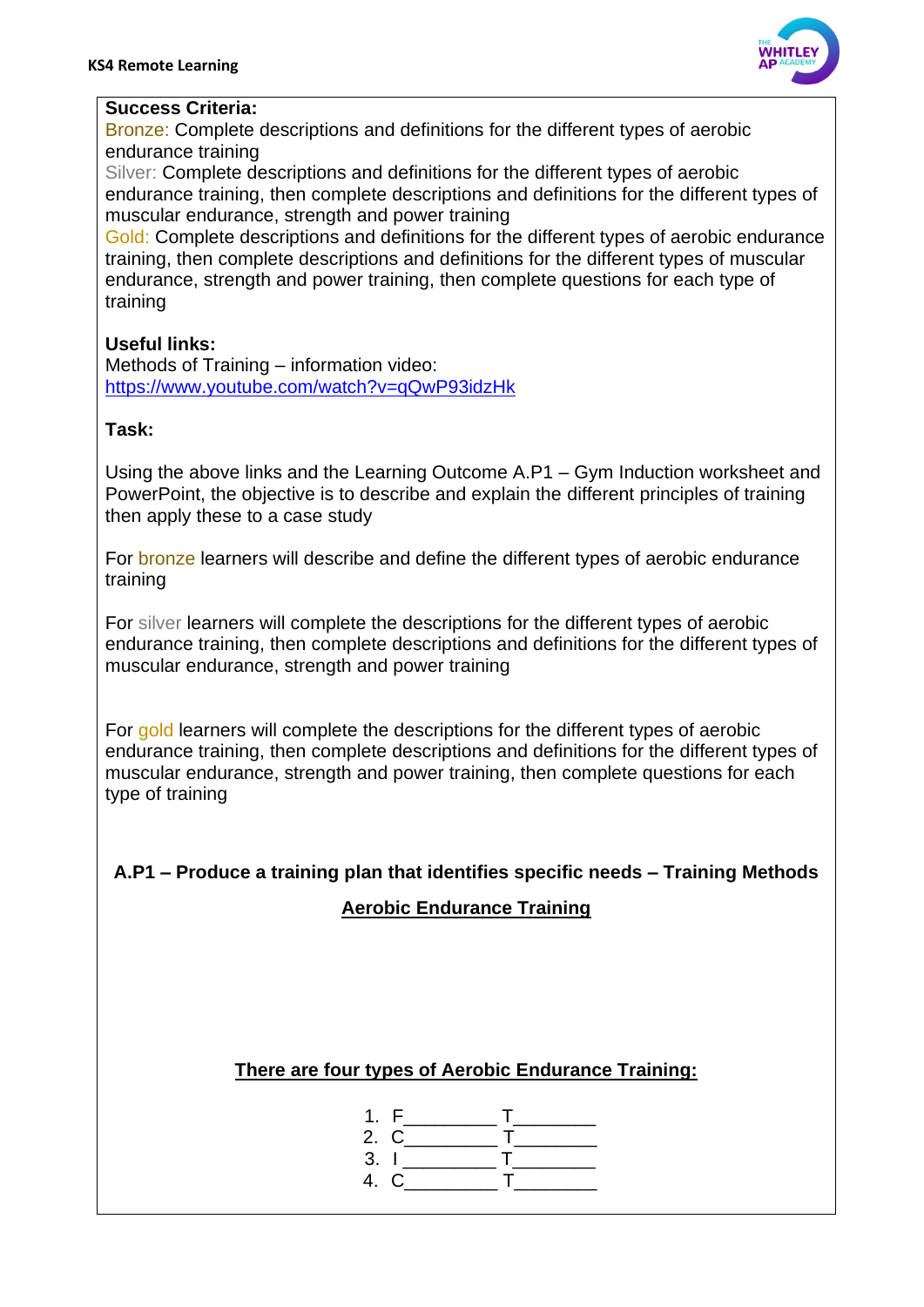#### **KS4 Remote Learning**



**F\_\_\_\_\_\_\_\_ Training:** • The of training is varied by running at different speeds or over different • Short, fast runs are alternated with periods of slow running or jogging • The training is with no • Intensity can be increased, including the use of \_\_\_\_\_\_\_\_\_\_\_\_\_(harness, running with weights, or weighted backpack) **Key words:** Recovery Intensity Equipment Terrains Continuous Rest Period **Task**  Using the satellite image below draw a Fartlek route you could take if you were to run from school and back. Note: When drawing the route make sure to consider different terrains as this will relate to the varying intensities of Fartlek training.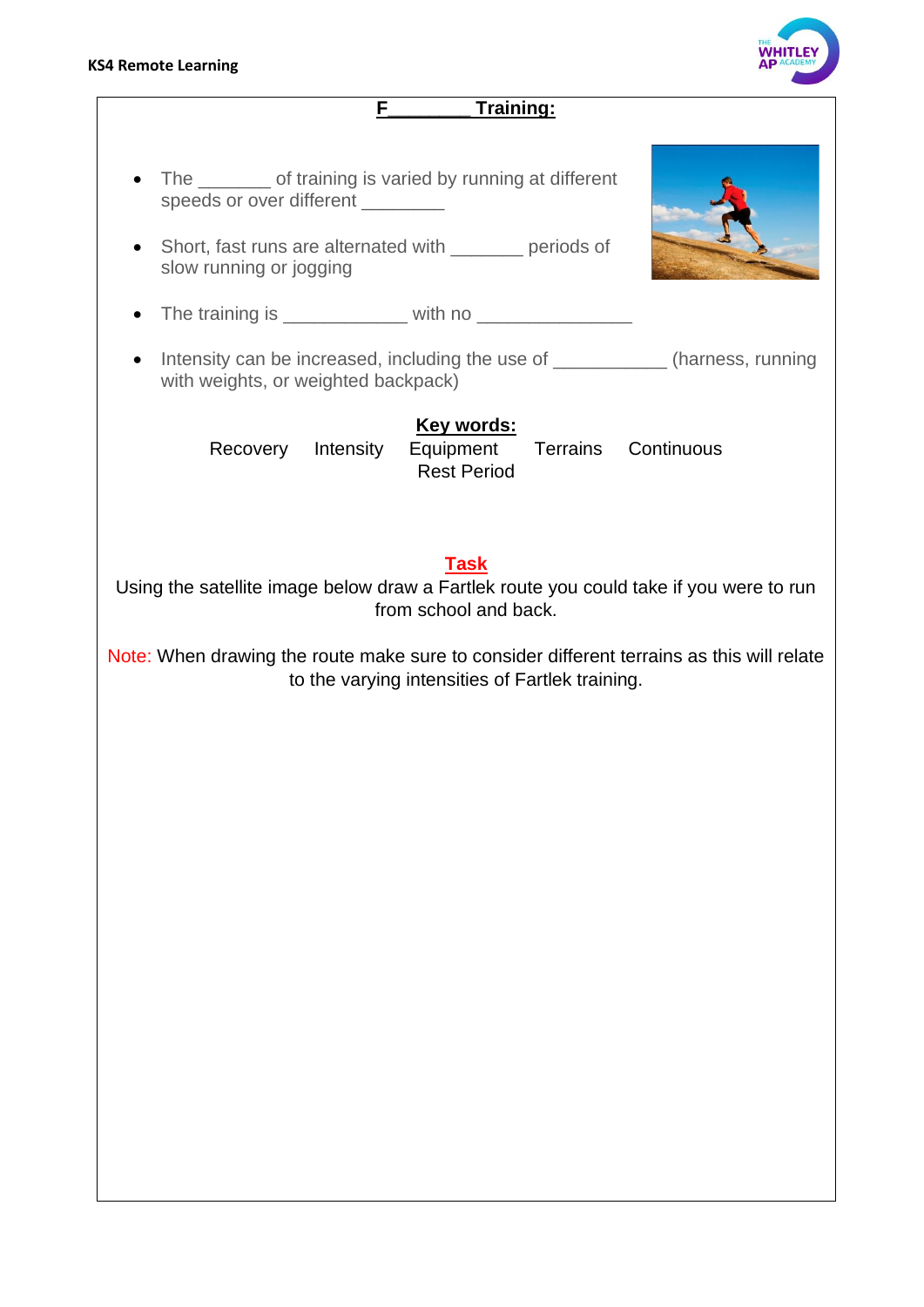

# **FARTLEK DIAGRAM**



Activities for Continuous Training (Circle):

SPRINTING CYCLING FREE WEIGHTS JOGGING PNF SWIMMING PLYOMETRICS ROWING FIELD EVENTS



Fill in the gaps:

• Usually done for about \_\_\_\_\_ minutes without rest, with a minimum requirement of \_\_\_\_\_\_\_\_ minutes.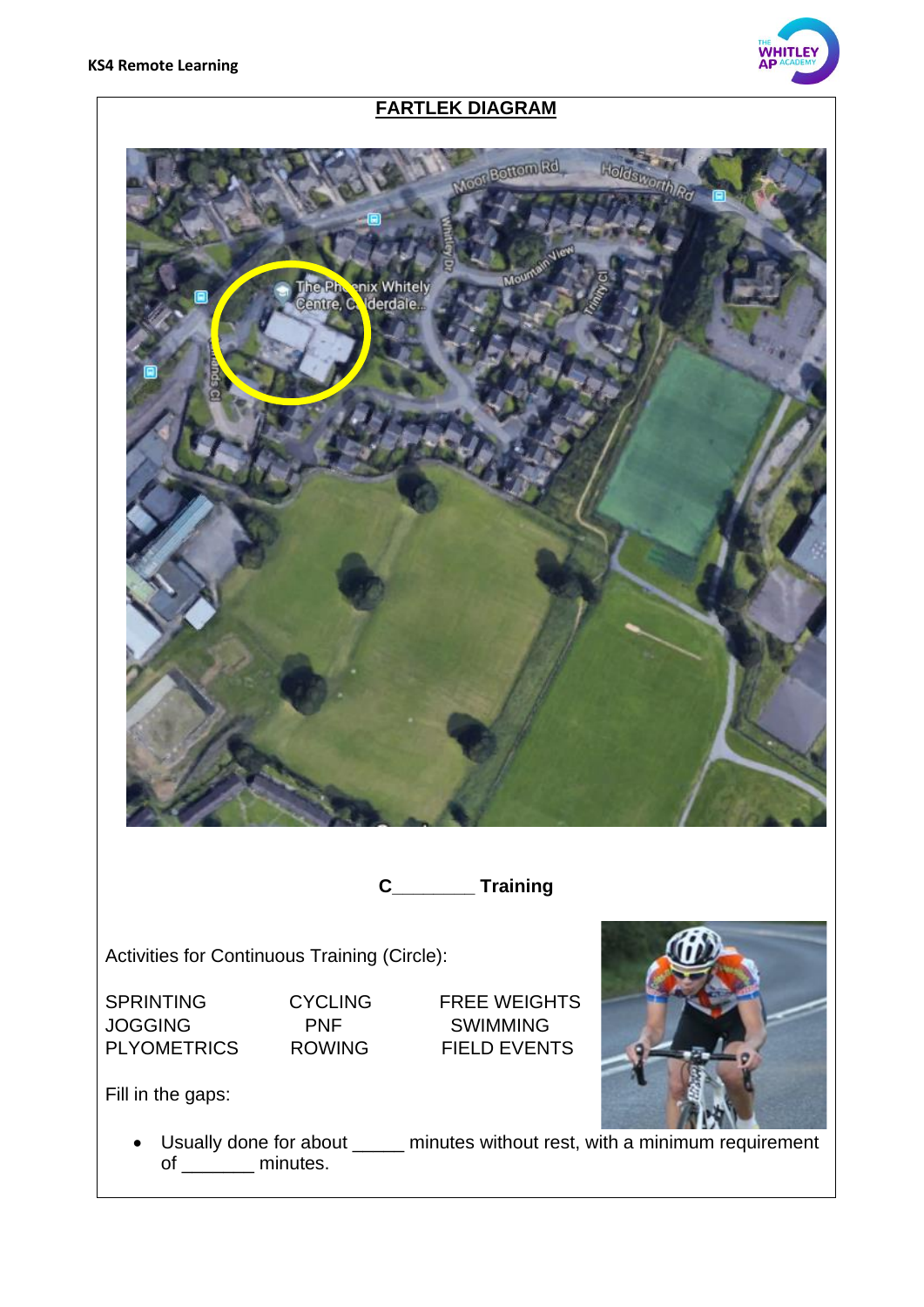

| $\bullet$                                               | _______ to _________ times a week                                                                         |                                   |                 |      | To improve our a_________ f________ continuous training should be completed  |
|---------------------------------------------------------|-----------------------------------------------------------------------------------------------------------|-----------------------------------|-----------------|------|------------------------------------------------------------------------------|
| <b>Key words: 30 20</b>                                 | aerobic                                                                                                   | fitness                           | three           | four |                                                                              |
| <b>Advantages</b>                                       |                                                                                                           |                                   |                 |      |                                                                              |
| <b>Disadvantages</b>                                    |                                                                                                           |                                   |                 |      |                                                                              |
|                                                         |                                                                                                           | <b>Question:</b><br>answer below: |                 |      | Why would an athlete like Mo Farah need good aerobic endurance? Explain your |
|                                                         |                                                                                                           |                                   | <b>Training</b> |      |                                                                              |
| period                                                  | A period of exercise followed by a _____ and<br>Exercise can be done from ______ seconds to ____          |                                   |                 |      |                                                                              |
| minutes                                                 | Typical exercise intervals for aerobic endurance will be<br>around 60% of maximum oxygen uptake (_______) |                                   |                 |      |                                                                              |
| aerobic endurance                                       |                                                                                                           |                                   |                 |      | the number of rest periods and _________ work intensity to develop           |
| Key words: Increase Recovery 5 VO2 Max 30 Rest Decrease |                                                                                                           |                                   |                 |      |                                                                              |
| <b>Advantages</b>                                       |                                                                                                           |                                   |                 |      |                                                                              |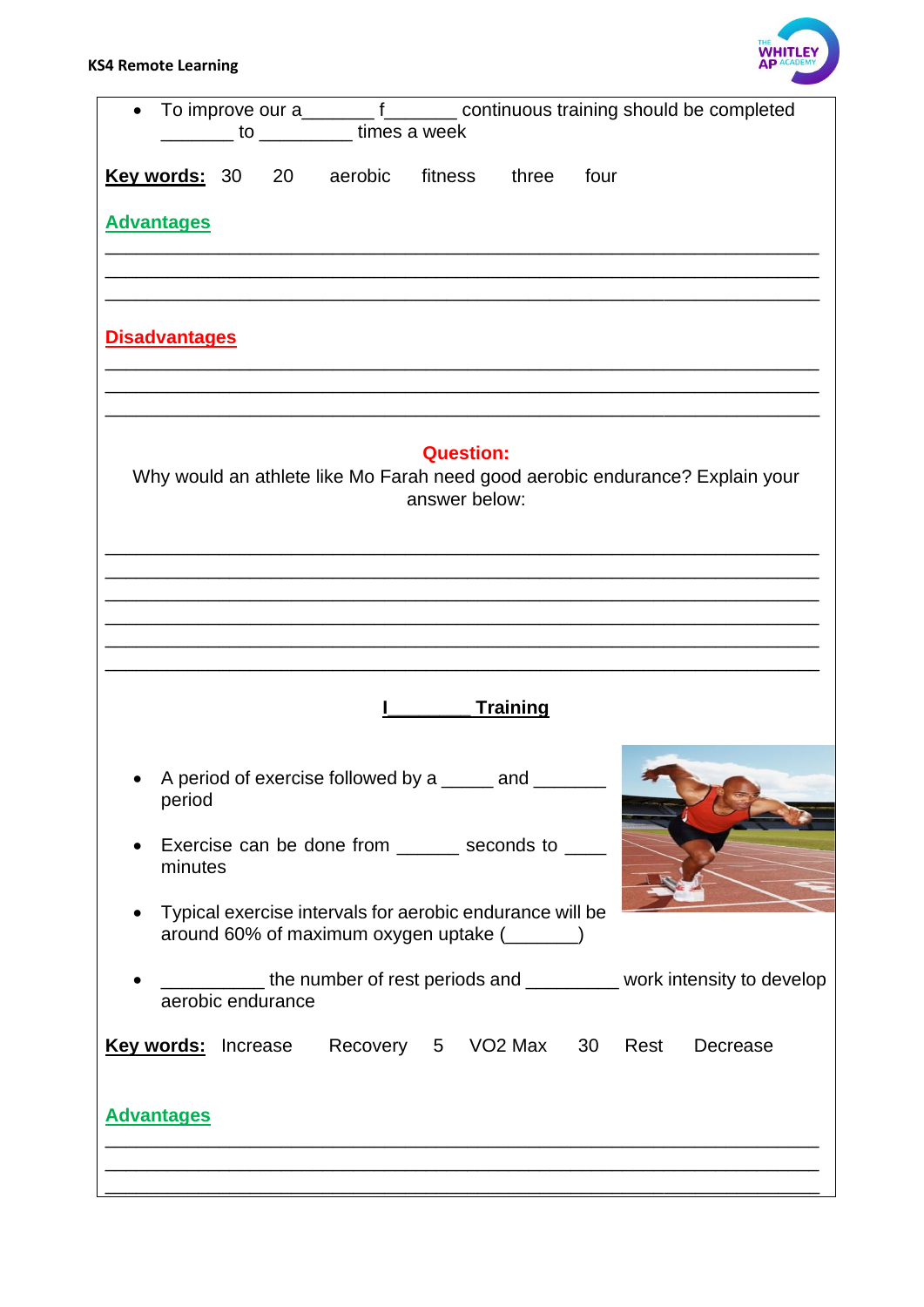

| <b>Disadvantages</b>                                                                                                                                                                                                          |         |
|-------------------------------------------------------------------------------------------------------------------------------------------------------------------------------------------------------------------------------|---------|
| <b>Question:</b><br>Why might an athlete like Usain Bolt need speed and power?                                                                                                                                                |         |
|                                                                                                                                                                                                                               |         |
| C_________Training                                                                                                                                                                                                            |         |
| that are resistance based.<br>Can be a________ to develop aerobic<br>$\bullet$<br>endurance, muscular strength, muscular<br>endurance and power.<br>The stations/exercises use different muscle<br>groups to avoid f________. |         |
| <b>Key words: Stations</b><br>fatigue<br>exercises<br><b>Advantages</b>                                                                                                                                                       | adapted |
| <b>Disadvantages</b>                                                                                                                                                                                                          |         |
|                                                                                                                                                                                                                               |         |
|                                                                                                                                                                                                                               |         |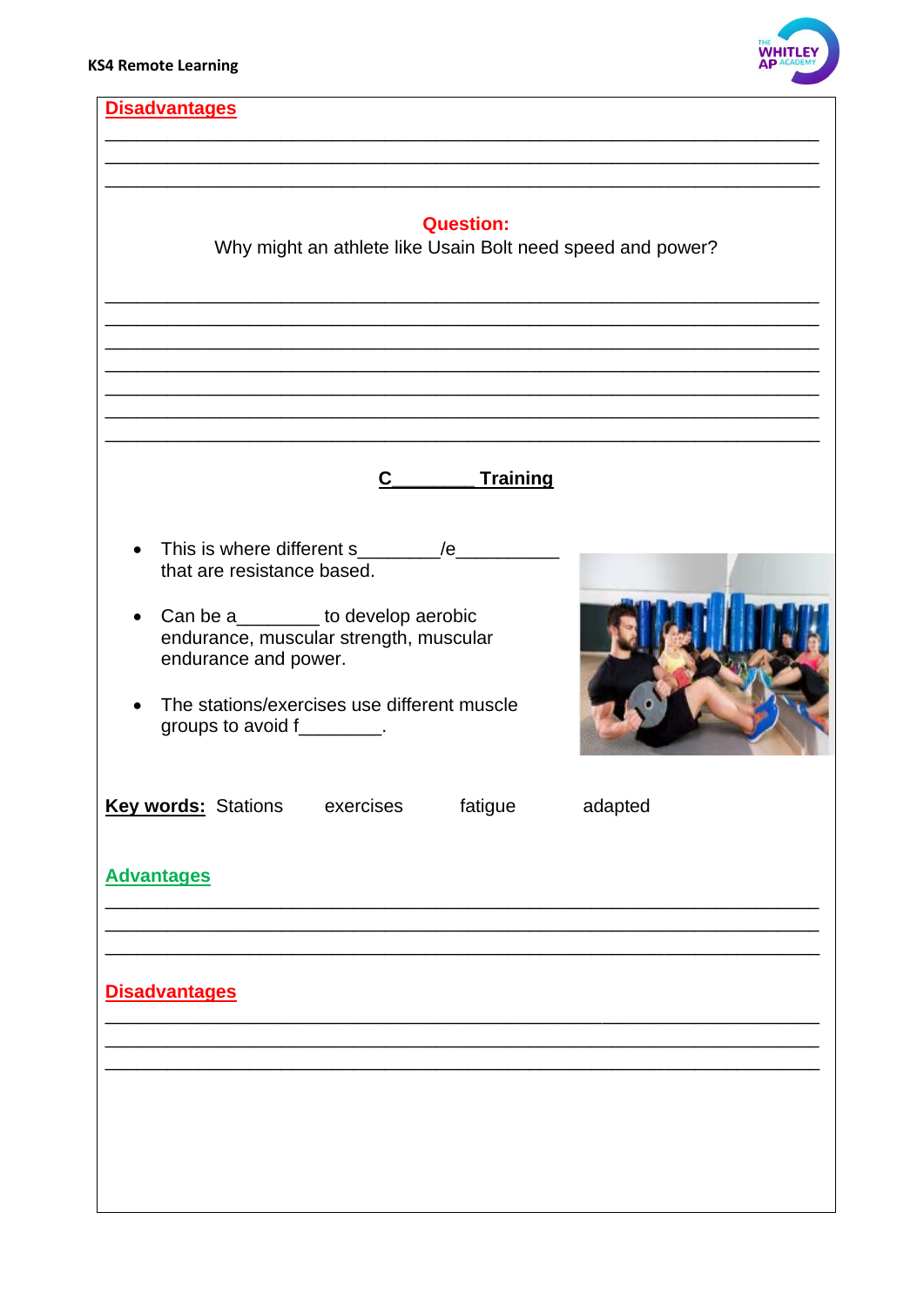

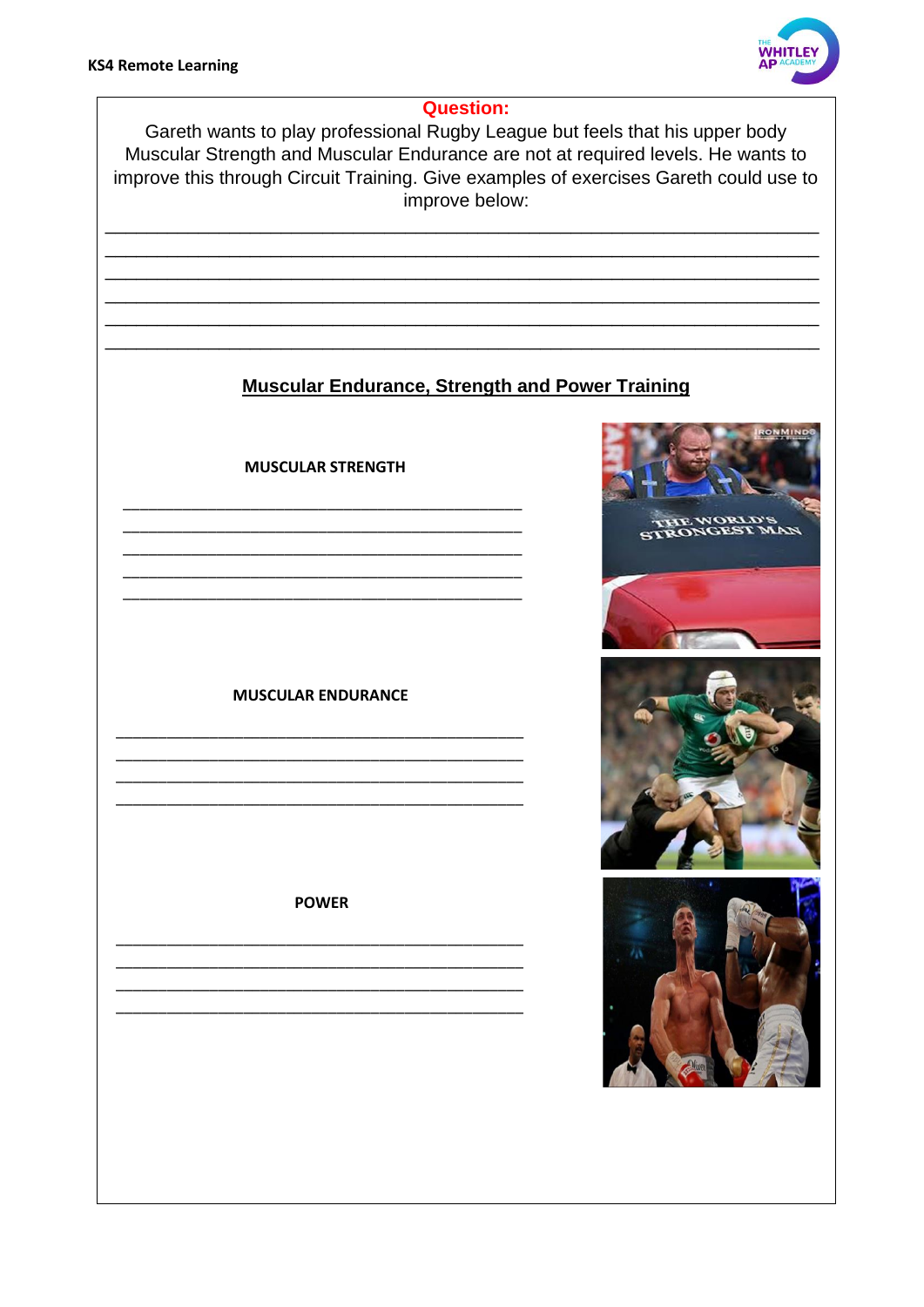

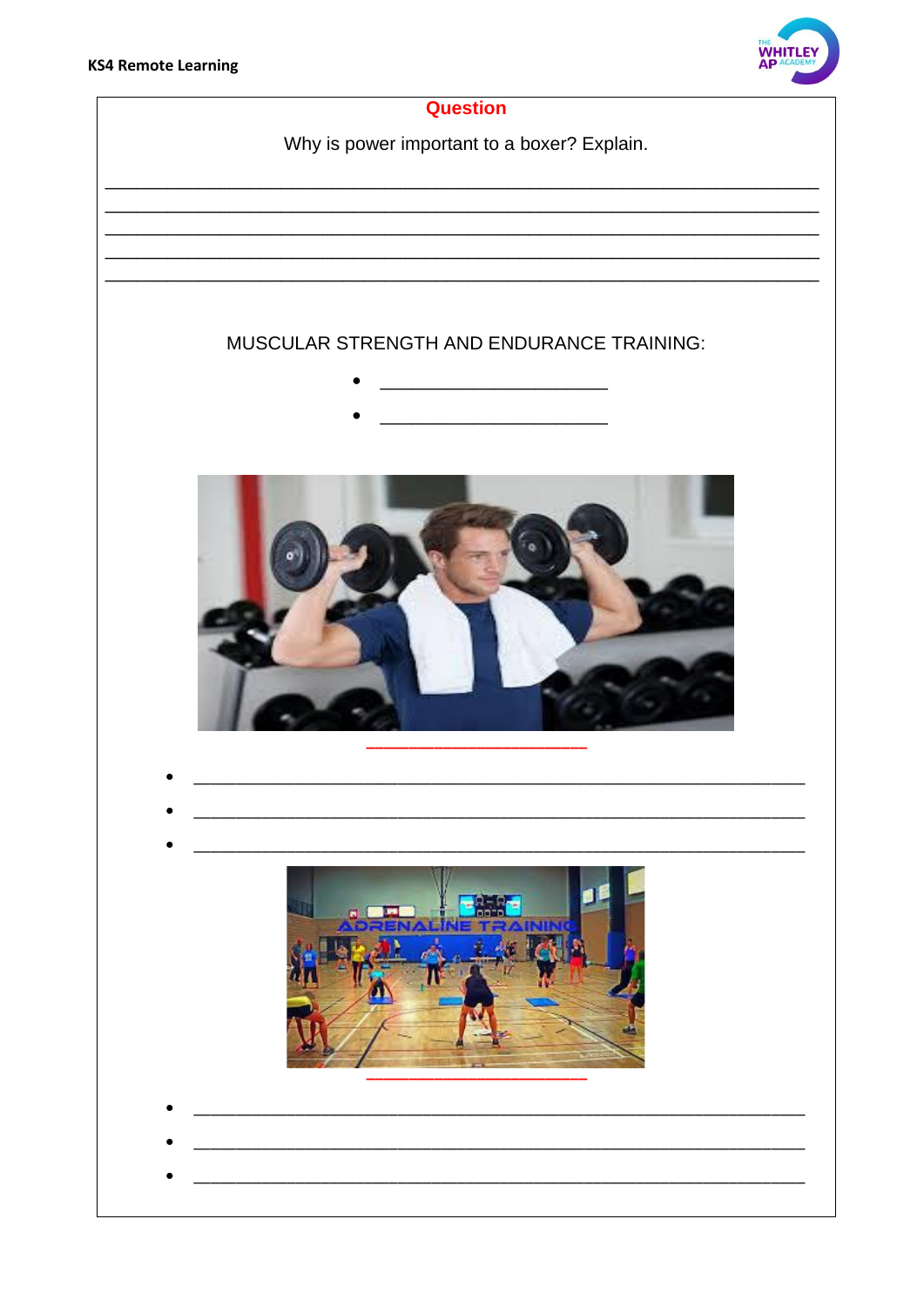

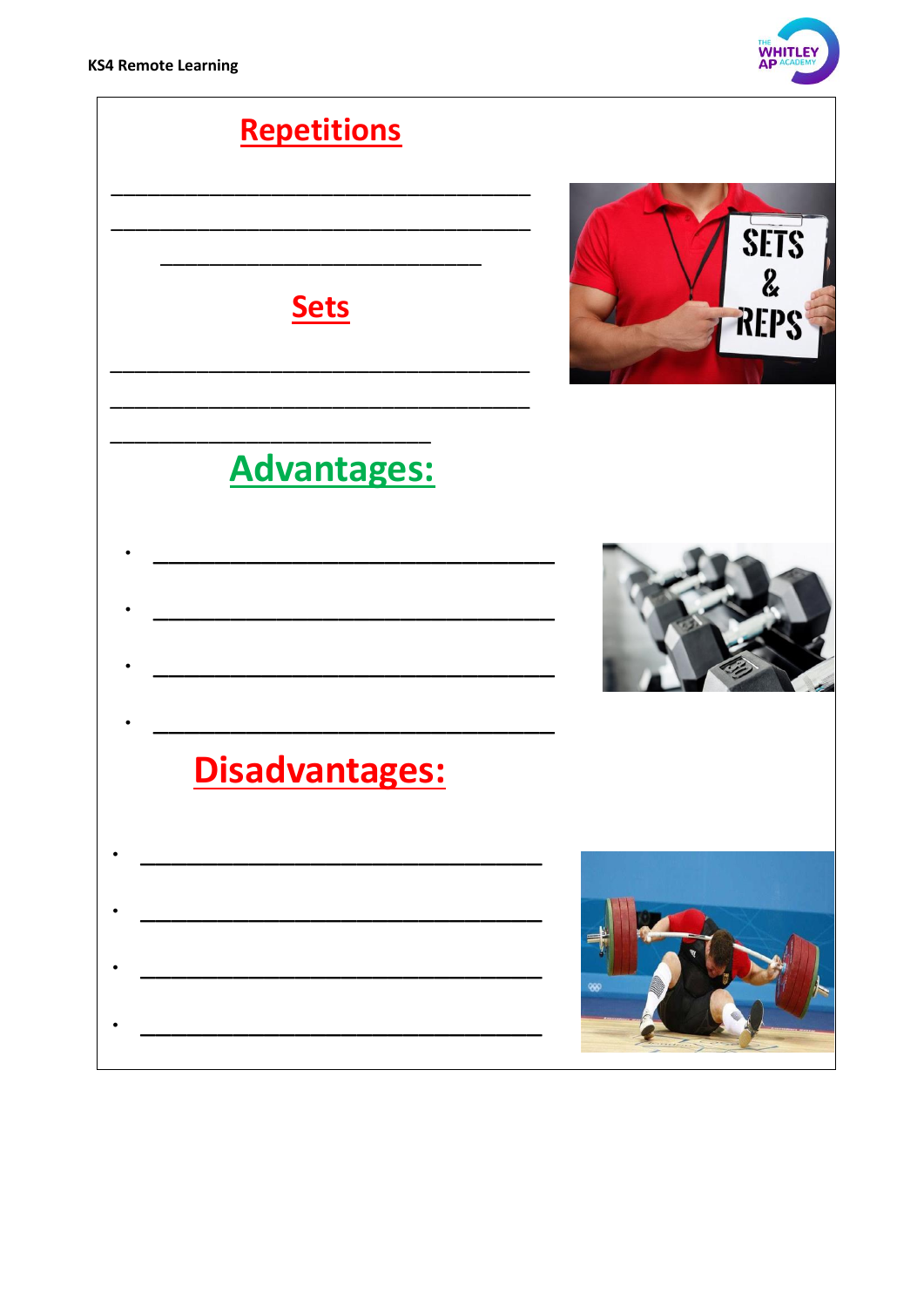#### **KS4 Remote Learning**



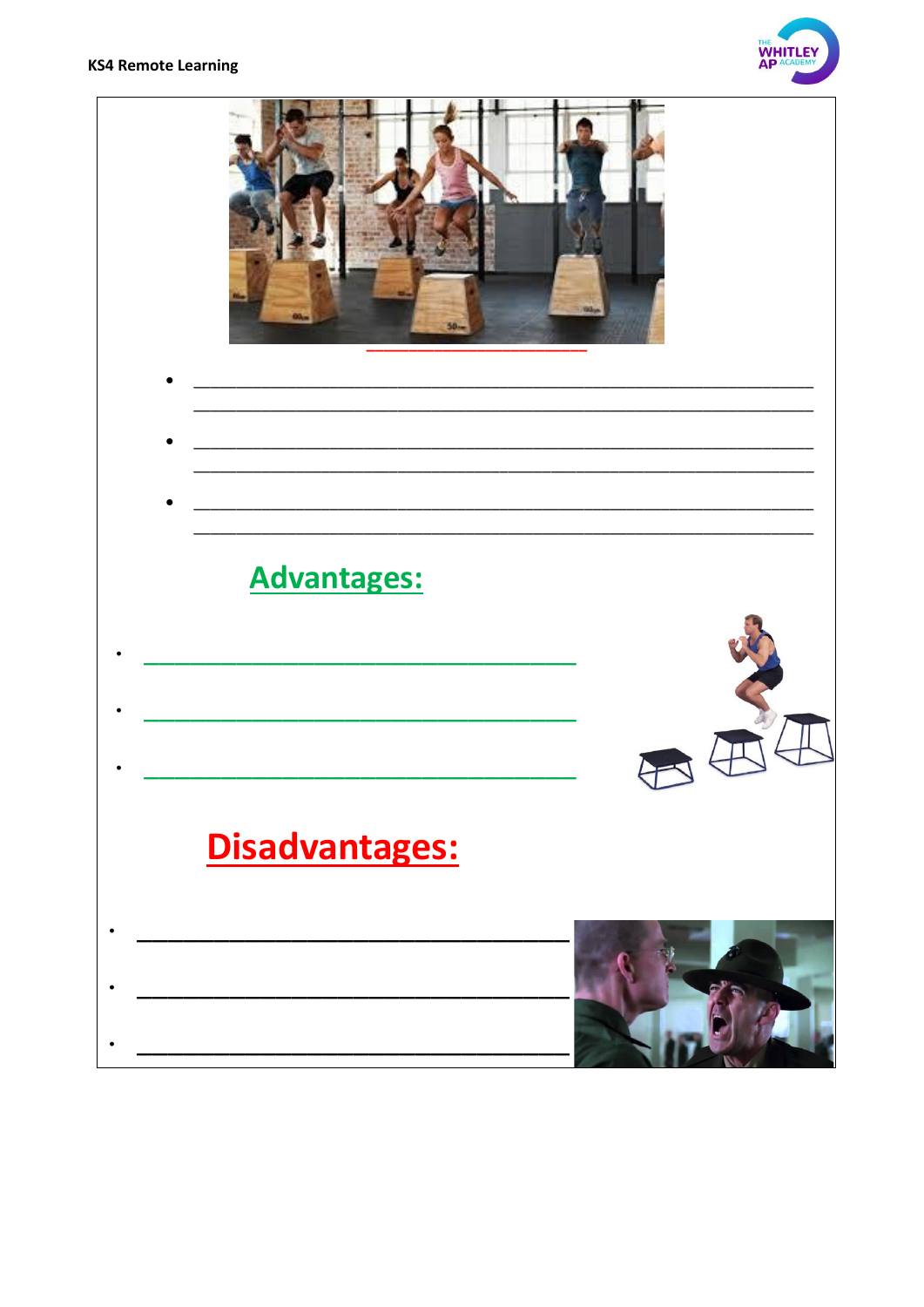



|                 | The most useful part of this subject was |                                       |                                           | you improve your work or further your learning on this subject? |  |  |
|-----------------|------------------------------------------|---------------------------------------|-------------------------------------------|-----------------------------------------------------------------|--|--|
| Self-assessment | I am confident that I am able to         | List at least three types of training | Describe at least three types of training | How could                                                       |  |  |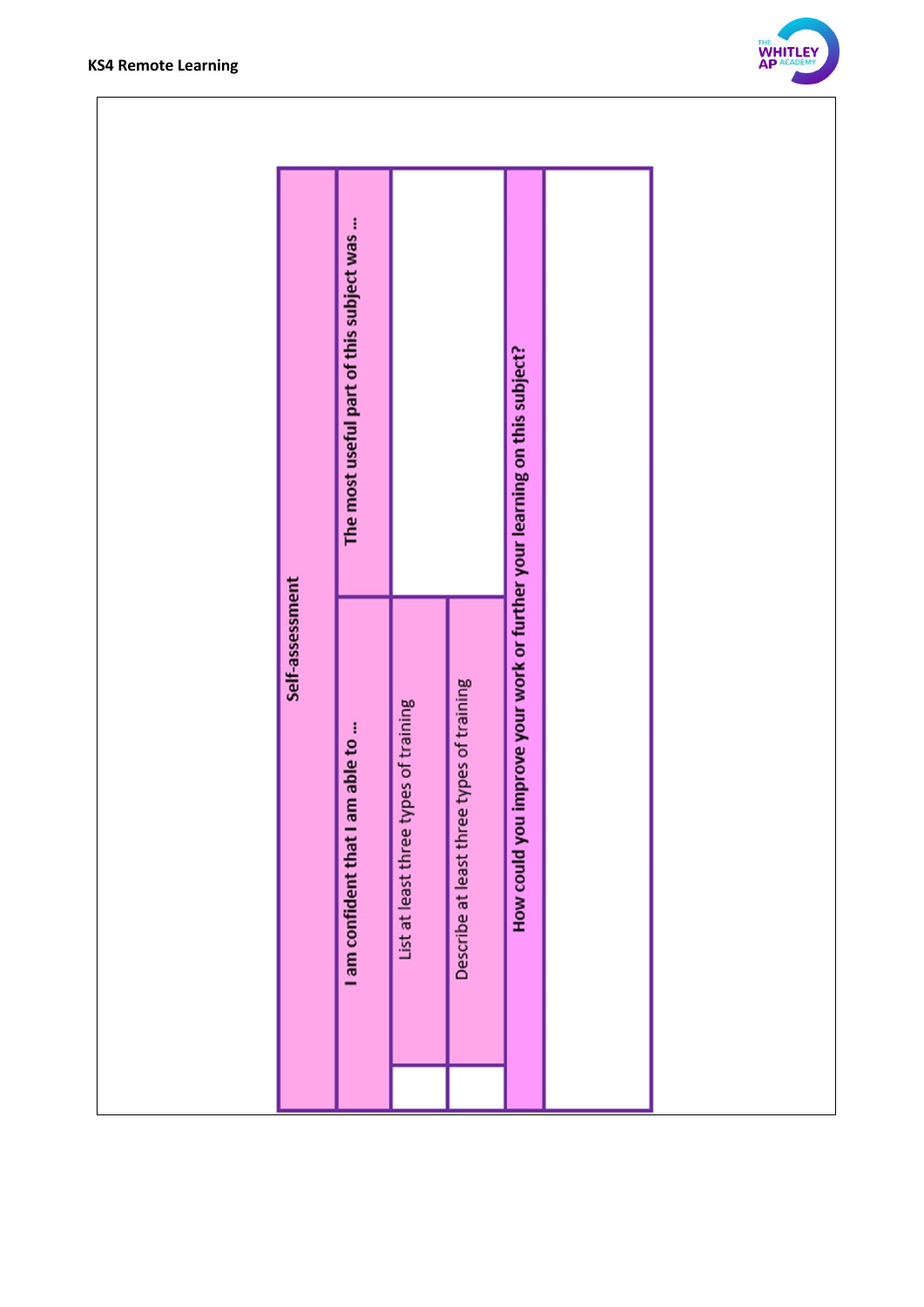

#### **Computing**

**Lesson 1**

**Learning Objective:** To understand how software is used against cyberattack.

#### **Success criteria**:

Bronze: I can explain what cyberattack is. Silver: I can explain how to protect from a cyberattack. Gold: I can explain the difference between malware and antivirus.

In this lesson, we will discover different ways to protect software systems. This will include approaches to design and approaches to access.

Please find the link below:

**<https://classroom.thenational.academy/lessons/fighting-fire-with-fire-c8r3ce>**

#### **Lesson 2**

**Learning Objective:** To understand the need and importance of network security.

#### **Success criteria:**

Bronze: I can explain what network systems are. Silver: I can identify defence mechanisms used to stop network attacks. Gold: I can explain the need and importance of network security.

In this lesson, we will find out about ways to protect network systems from cybercrime. We will learn about the importance of network security before looking at several ways to achieve network security.

Please find the link below:

**[https://classroom.thenational.academy/lessons/network-defence-](https://classroom.thenational.academy/lessons/network-defence-70wkce?activity=video&step=2&view=1)[70wkce?activity=video&step=2&view=1](https://classroom.thenational.academy/lessons/network-defence-70wkce?activity=video&step=2&view=1)**

## **Lesson 3**

**Learning Objective:** To understand the different methods of identifying cybersecurity vulnerability.

#### **Success criteria:**

Bronze: I can explain what cybersecurity is. Silver: I can identify at least one cybersecurity vulnerability. Gold: I can describe how to identify cybersecurity vulnerability.

In this lesson, we will begin to understand how companies can and do test their own vulnerability to cybercrime.

Please find the link below:

**<https://classroom.thenational.academy/lessons/where-is-the-danger-cmr3ad>**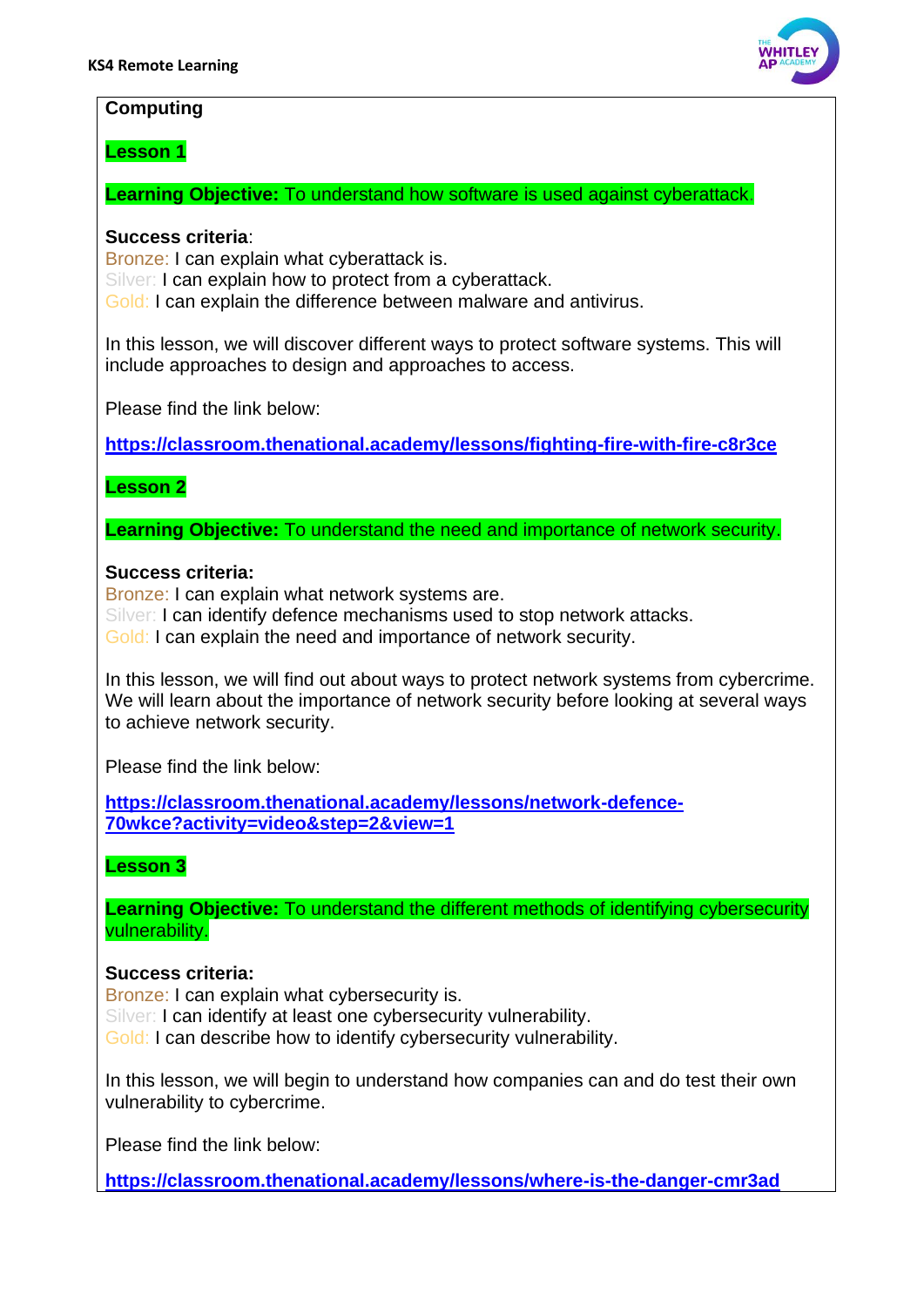

#### **Public Services**

#### **Lesson 1**

**Learning Objective:** To be able to describe and explain why public servants need good interpersonal skills in their job roles

#### **Success Criteria:**

Bronze: Complete descriptions for the interpersonal skills used by public servants Silver: Complete descriptions for the interpersonal skills used by public servants, then complete case studies for each skill

Gold: Complete descriptions for the interpersonal skills used by public servants, then complete case studies for each skill, then complete consolidate questions

Useful links:

Junior Doctor using interpersonal skills – video case study: <https://www.youtube.com/watch?v=2DGcvMoiGbc>

#### **Task:**

Using the above links and the Learning Outcome 1.2 – Outline the need for good interpersonal skills in the public services - worksheet and PowerPoint, the objective is to describe and explain the different interpersonal skills needed for public servants then apply these to different case studies.

For **bronze** learners will describe and define the interpersonal skills used by public servants.

For silver learners will complete descriptions for the interpersonal skills used by public servants, then complete case studies for each skill.

For gold learners will complete descriptions for the interpersonal skills used by public servants, then complete case studies for each skill, then complete consolidate questions.

Learning Outcome 1.2 – Outline the need for good interpersonal skills in the public services

#### Connect:

What are 'interpersonal skills'? Give examples using the spider diagram.

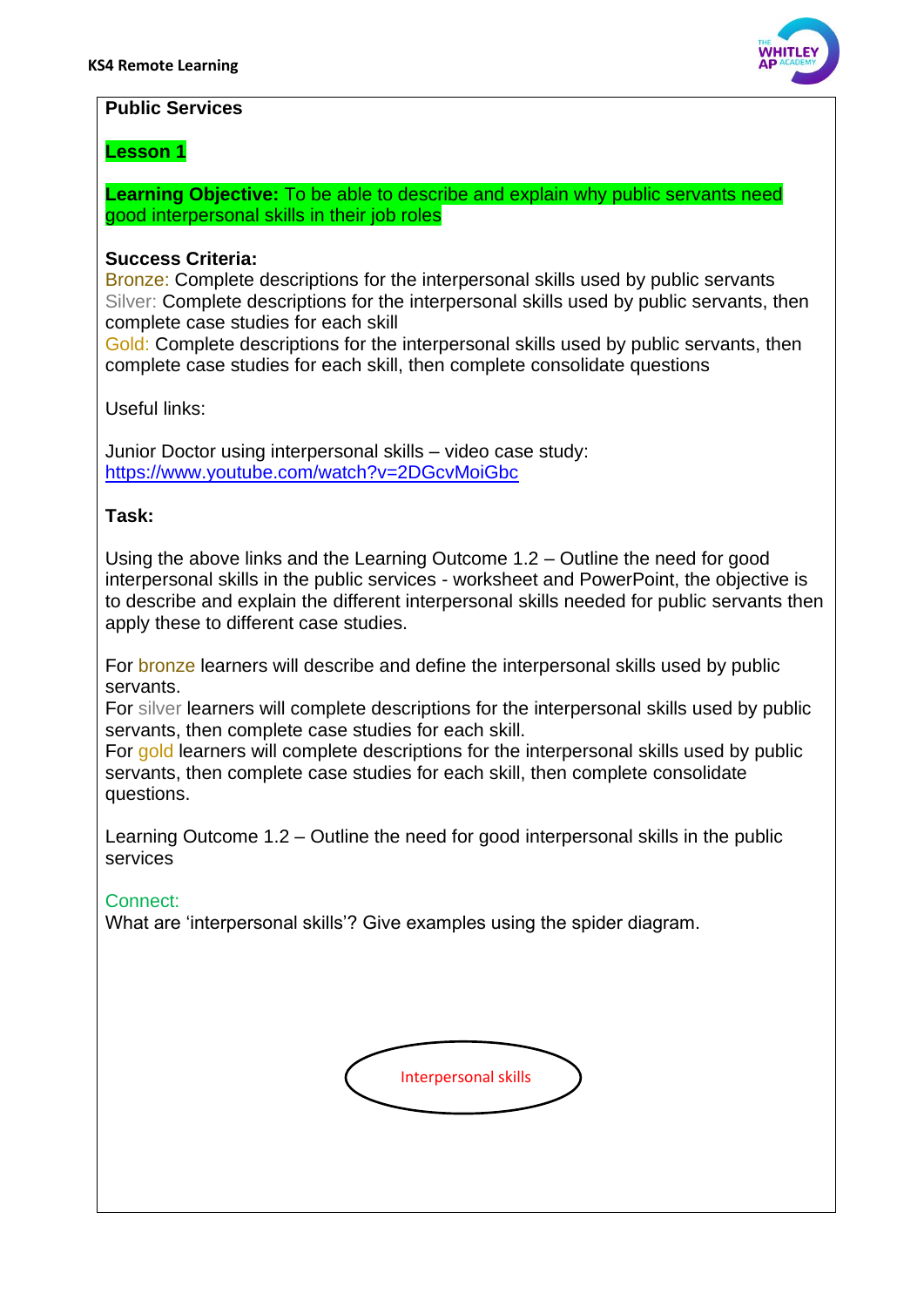Definition:



## **Teamwork** Description:

# Case study:

There has been a serious traffic collision between three cars. In one of the cars the driver is trapped and cannot open his door as it has been crushed. In the second car a passenger is unconscious and bleeding heavily from the head. The third car's driver and passenger have minor injuries but are in shock at the incident. There is a large crowd gathering at the scene.



Explain the role of each emergency service listed below in response to the traffic collision. Police Service:

Fire and Rescue Service:

**Ambulance Service:**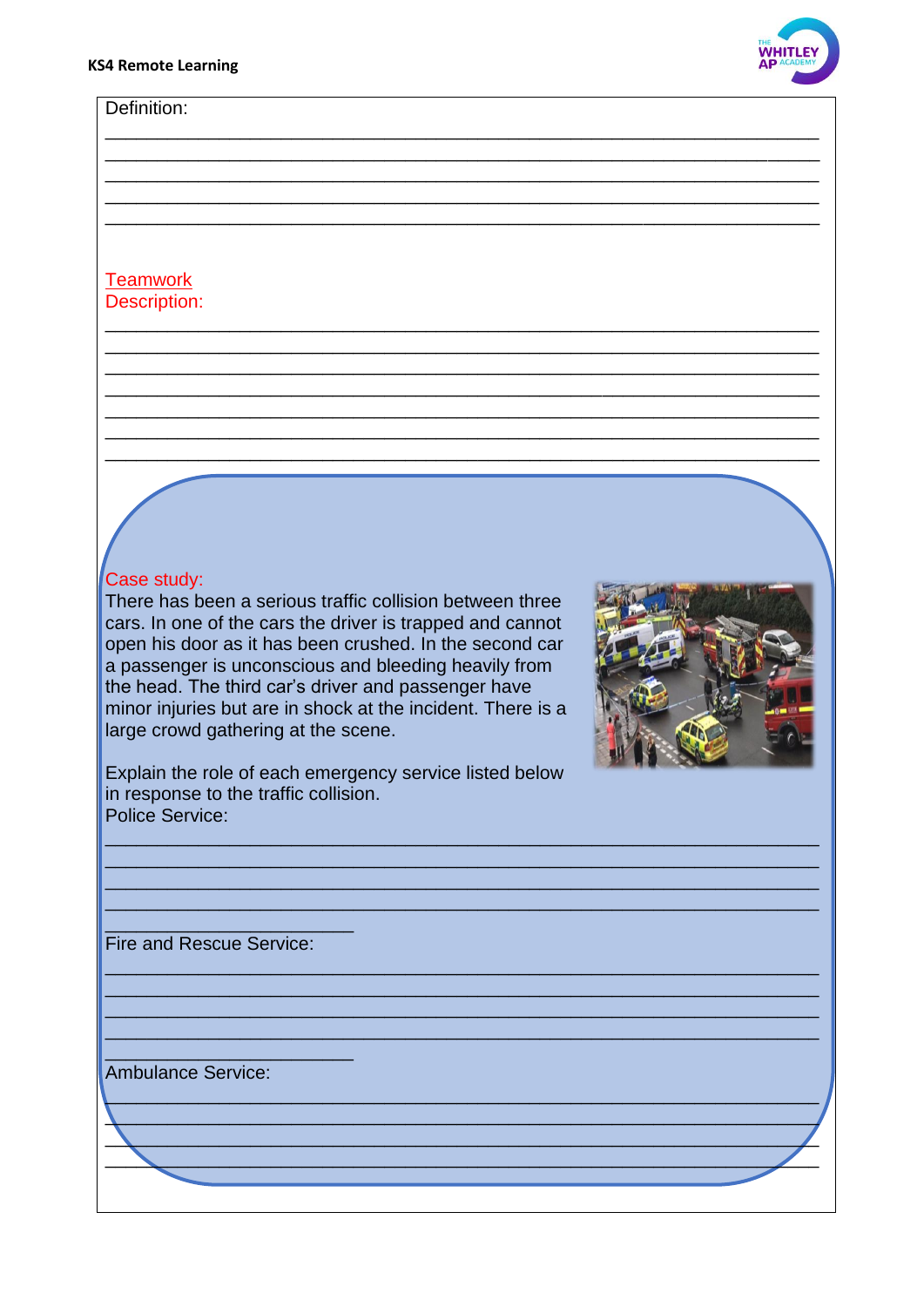

#### **Behaviour towards others** Description:

## Case study:

In Birmingham in 2017, three police officers were removed from their duties after a video emerged online of them using excessive force and batons on one individual.

How might this affect the reputation of West Midlands Police? Explain your answer below.



**RT 3 OFFICERS REMOVED FROM DUTIE** 

#### Leadership **Description:**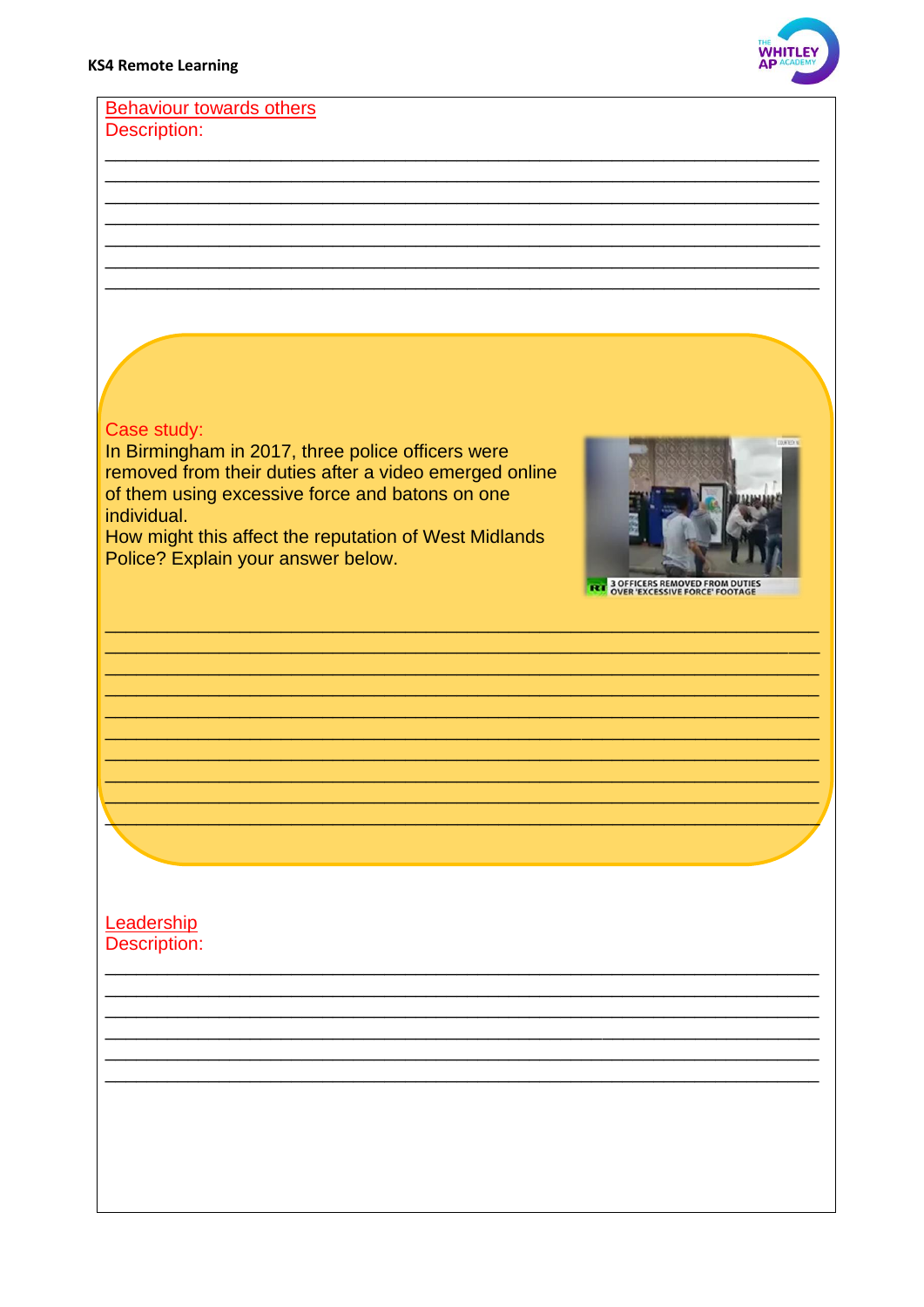

## Case study:

Clarice works for social services and is conducting a home visit to assess the welfare of a child. It is Clarice's responsibility to show strong leadership to safeguard the welfare of the child involved.

\_\_\_\_\_\_\_\_\_\_\_\_\_\_\_\_\_\_\_\_\_\_\_\_\_\_\_\_\_\_\_\_\_\_\_\_\_\_\_\_\_\_\_\_\_\_\_\_\_\_\_\_\_\_\_\_\_\_\_\_\_\_\_\_\_\_\_\_\_ \_\_\_\_\_\_\_\_\_\_\_\_\_\_\_\_\_\_\_\_\_\_\_\_\_\_\_\_\_\_\_\_\_\_\_\_\_\_\_\_\_\_\_\_\_\_\_\_\_\_\_\_\_\_\_\_\_\_\_\_\_\_\_\_\_\_\_\_\_ \_\_\_\_\_\_\_\_\_\_\_\_\_\_\_\_\_\_\_\_\_\_\_\_\_\_\_\_\_\_\_\_\_\_\_\_\_\_\_\_\_\_\_\_\_\_\_\_\_\_\_\_\_\_\_\_\_\_\_\_\_\_\_\_\_\_\_\_\_ \_\_\_\_\_\_\_\_\_\_\_\_\_\_\_\_\_\_\_\_\_\_\_\_\_\_\_\_\_\_\_\_\_\_\_\_\_\_\_\_\_\_\_\_\_\_\_\_\_\_\_\_\_\_\_\_\_\_\_\_\_\_\_\_\_\_\_\_\_ \_\_\_\_\_\_\_\_\_\_\_\_\_\_\_\_\_\_\_\_\_\_\_\_\_\_\_\_\_\_\_\_\_\_\_\_\_\_\_\_\_\_\_\_\_\_\_\_\_\_\_\_\_\_\_\_\_\_\_\_\_\_\_\_\_\_\_\_\_ \_\_\_\_\_\_\_\_\_\_\_\_\_\_\_\_\_\_\_\_\_\_\_\_\_\_\_\_\_\_\_\_\_\_\_\_\_\_\_\_\_\_\_\_\_\_\_\_\_\_\_\_\_\_\_\_\_\_\_\_\_\_\_\_\_\_\_\_\_ \_\_\_\_\_\_\_\_\_\_\_\_\_\_\_\_\_\_\_\_\_\_\_\_\_\_\_\_\_\_\_\_\_\_\_\_\_\_\_\_\_\_\_\_\_\_\_\_\_\_\_\_\_\_\_\_\_\_\_\_\_\_\_\_\_\_\_\_\_ \_\_\_\_\_\_\_\_\_\_\_\_\_\_\_\_\_\_\_\_\_\_\_\_\_\_\_\_\_\_\_\_\_\_\_\_\_\_\_\_\_\_\_\_\_\_\_\_\_\_\_\_\_\_\_\_\_\_\_\_\_\_\_\_\_\_\_\_\_ \_\_\_\_\_\_\_\_\_\_\_\_\_\_\_\_\_\_\_\_\_\_\_\_\_\_\_\_\_\_\_\_\_\_\_\_\_\_\_\_\_\_\_\_\_\_\_\_\_\_\_\_\_\_\_\_\_\_\_\_\_\_\_\_\_\_\_\_\_ \_\_\_\_\_\_\_\_\_\_\_\_\_\_\_\_\_\_\_\_\_\_\_\_\_\_\_\_\_\_\_\_\_\_\_\_\_\_\_\_\_\_\_\_\_\_\_\_\_\_\_\_\_\_\_\_\_\_\_\_\_\_\_\_\_\_\_\_\_ \_\_\_\_\_\_\_\_\_\_\_\_\_\_\_\_\_\_\_\_\_\_\_\_\_\_\_\_\_\_\_\_\_\_\_\_\_\_\_\_\_\_\_\_\_\_\_\_\_\_\_\_\_\_\_\_\_\_\_\_\_\_\_\_\_\_\_\_\_  $\Box$  . The contract of the contract of the contract of the contract of the contract of the contract of the contract of the contract of the contract of the contract of the contract of the contract of the contract of the co \_\_\_\_\_\_\_\_\_\_\_\_\_\_\_\_\_\_\_\_\_\_\_\_\_\_\_\_\_\_\_\_\_\_\_\_\_\_\_\_\_\_\_\_\_\_\_\_\_\_\_\_\_\_\_\_\_\_\_\_\_\_\_\_\_

\_\_\_\_\_\_\_\_\_\_\_\_\_\_\_\_\_\_\_\_\_\_\_\_\_\_\_\_\_\_\_\_\_\_\_\_\_\_\_\_\_\_\_\_\_\_\_\_\_\_\_\_\_\_\_\_\_\_\_\_\_\_\_\_\_\_\_\_\_ \_\_\_\_\_\_\_\_\_\_\_\_\_\_\_\_\_\_\_\_\_\_\_\_\_\_\_\_\_\_\_\_\_\_\_\_\_\_\_\_\_\_\_\_\_\_\_\_\_\_\_\_\_\_\_\_\_\_\_\_\_\_\_\_\_\_\_\_\_ \_\_\_\_\_\_\_\_\_\_\_\_\_\_\_\_\_\_\_\_\_\_\_\_\_\_\_\_\_\_\_\_\_\_\_\_\_\_\_\_\_\_\_\_\_\_\_\_\_\_\_\_\_\_\_\_\_\_\_\_\_\_\_\_\_\_\_\_\_ \_\_\_\_\_\_\_\_\_\_\_\_\_\_\_\_\_\_\_\_\_\_\_\_\_\_\_\_\_\_\_\_\_\_\_\_\_\_\_\_\_\_\_\_\_\_\_\_\_\_\_\_\_\_\_\_\_\_\_\_\_\_\_\_\_\_\_\_\_ \_\_\_\_\_\_\_\_\_\_\_\_\_\_\_\_\_\_\_\_\_\_\_\_\_\_\_\_\_\_\_\_\_\_\_\_\_\_\_\_\_\_\_\_\_\_\_\_\_\_\_\_\_\_\_\_\_\_\_\_\_\_\_\_\_\_\_\_\_ \_\_\_\_\_\_\_\_\_\_\_\_\_\_\_\_\_\_\_\_\_\_\_\_\_\_\_\_\_\_\_\_\_\_\_\_\_\_\_\_\_\_\_\_\_\_\_\_\_\_\_\_\_\_\_\_\_\_\_\_\_\_\_\_\_\_\_\_\_

On arrival Clarice notices that the child has a black eye and a bruised arm, the child will not talk about how they received their injuries and both parents have different stories as to how this happened to the child. Clarice also notices that the child is wearing dirty clothes with holes in them.

Explain two safeguarding issues which Clarice will have to address in order to ensure the safety and welfare of the child.



#### Professional Conduct Description: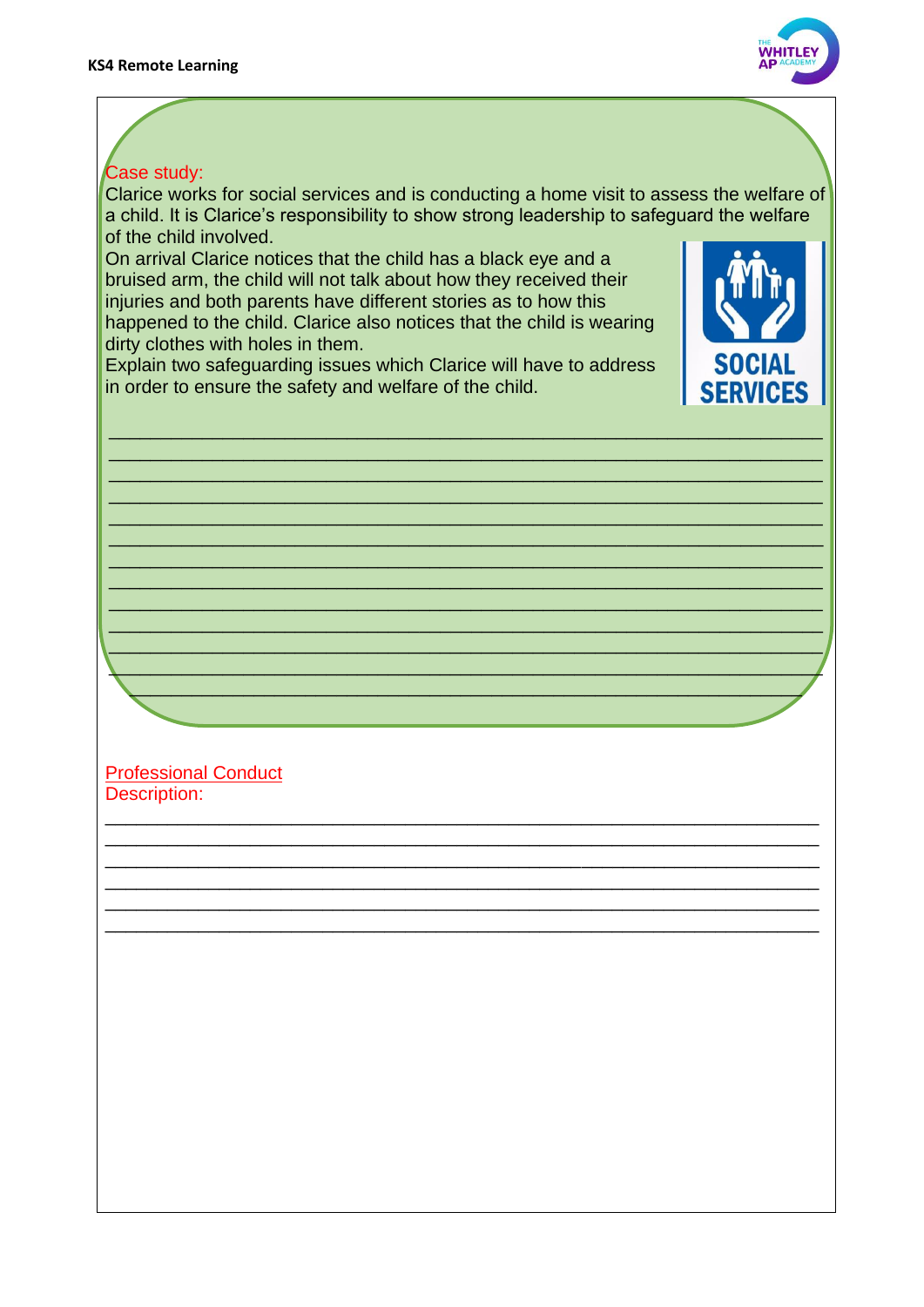

## Case study:

Michael is an MP. He often falls asleep when present in the House of Commons. When Michael is addressing other MP's, he regularly uses inappropriate language and has made sexist comments to female members of the house. What effect might Michael's behaviour have on the reputation and public image of Members of Parliament?



#### **Task**

**Consolidation Questions** 

Answer the following questions below describing and explaining your answers. Why is teamwork essential to each public service? Give an explanation for each. **Emergency Services:** 

Armed Services:

Local Authority:

Central Government:

**Voluntary Services:** 

Why is it important that the prime minister acts professionally at all times?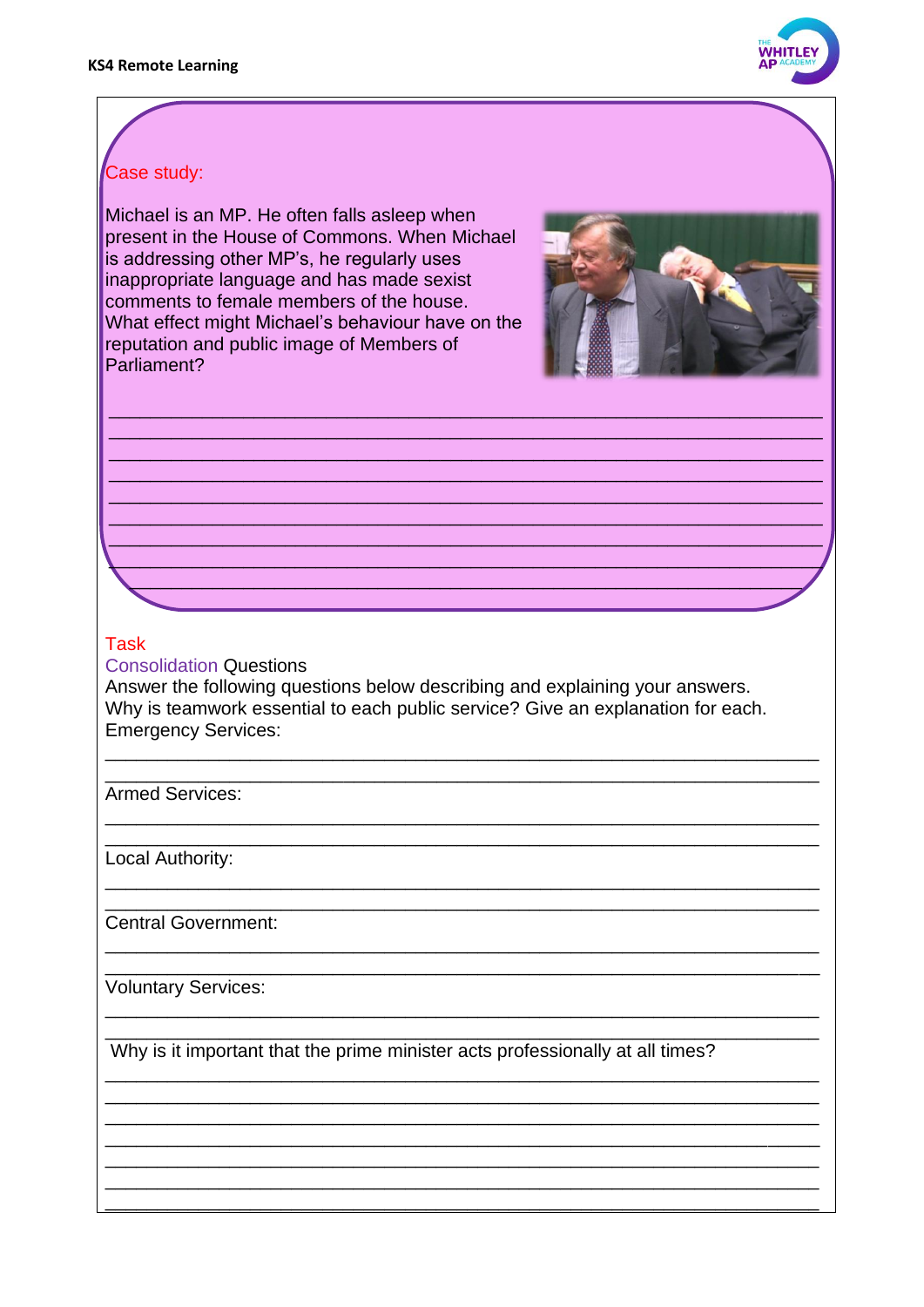

|                 | The most useful part of this subject was |                                                          |                                                          |                                                                           |  |
|-----------------|------------------------------------------|----------------------------------------------------------|----------------------------------------------------------|---------------------------------------------------------------------------|--|
| Self-assessment | I am confident that I am able to         | Identify at least three different types of communication | Describe at least three different types of communication | How could you improve your work or further your learning on this subject? |  |

#### **Construction**

**Learning Objective**: To understand materials and their uses in buildings.

#### **Success Criteria:**

Bronze: 40% – 70% on the quiz. Silver: 70% - 90% on the quiz. Gold: 90%+ on the quiz.

In this lesson we will investigate iconic designs

Please find the link below:

[The world of design \(thenational.academy\)](https://classroom.thenational.academy/lessons/the-world-of-design-60r34t)

To further your learning, you can also complete lesson four – Technical drawings. You are required to answer the four opening questions so you understand what level you are currently working towards, you will the need to watch the lesson and answer the questions in the quiz at the end of the video.